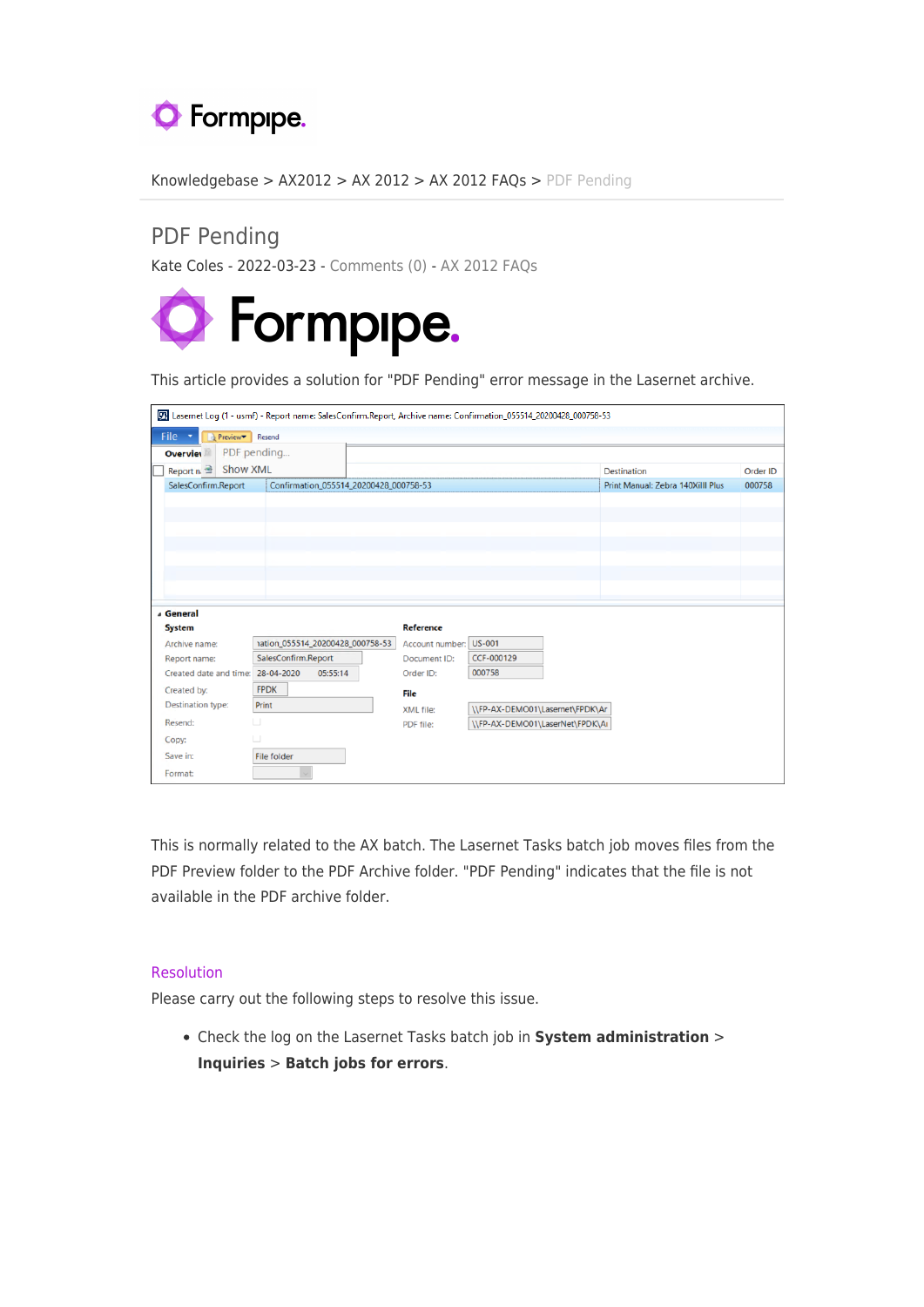|                         |                   |                          |                              |                         | [7] Batch job (1) - Job description: Lasernet tasks, Waiting, Partition Key: initialJob description: Lasernet tasks |  |
|-------------------------|-------------------|--------------------------|------------------------------|-------------------------|---------------------------------------------------------------------------------------------------------------------|--|
| File $\tau$             | <b>View tasks</b> | <b>Batch job history</b> | Recurrence Alerts Functions▼ |                         | Log Generated files                                                                                                 |  |
| <b>Overview General</b> |                   |                          |                              |                         |                                                                                                                     |  |
| <b>Status</b>           |                   | Job description          |                              |                         | Scheduled start date/time   Actual start date/time                                                                  |  |
| <b>Waiting</b>          |                   | Lasernet tasks           |                              | $01-06-2020$ $22:16:45$ |                                                                                                                     |  |
|                         |                   |                          |                              |                         |                                                                                                                     |  |

Ensure that the AOS service account and Lasernet service account have proper rights to the four folders in **Lasernet > Setup > Parameters**.

More details on the needed rights can be found in our [Access Rights required for AX 2012](https://support.formpipe.com/kb/articles/635) [Lasernet Connector](https://support.formpipe.com/kb/articles/635) solutions article.

Check if the Lasernet parameter -> **Batch group** exists and that the group has selected a Batch server.

| ⊿ Batch      |          |  |
|--------------|----------|--|
| Batch group: | Lasernet |  |
|              |          |  |

Check that the Lasernet Developer configuration's File input module and File Output module have Directory paths set correctly.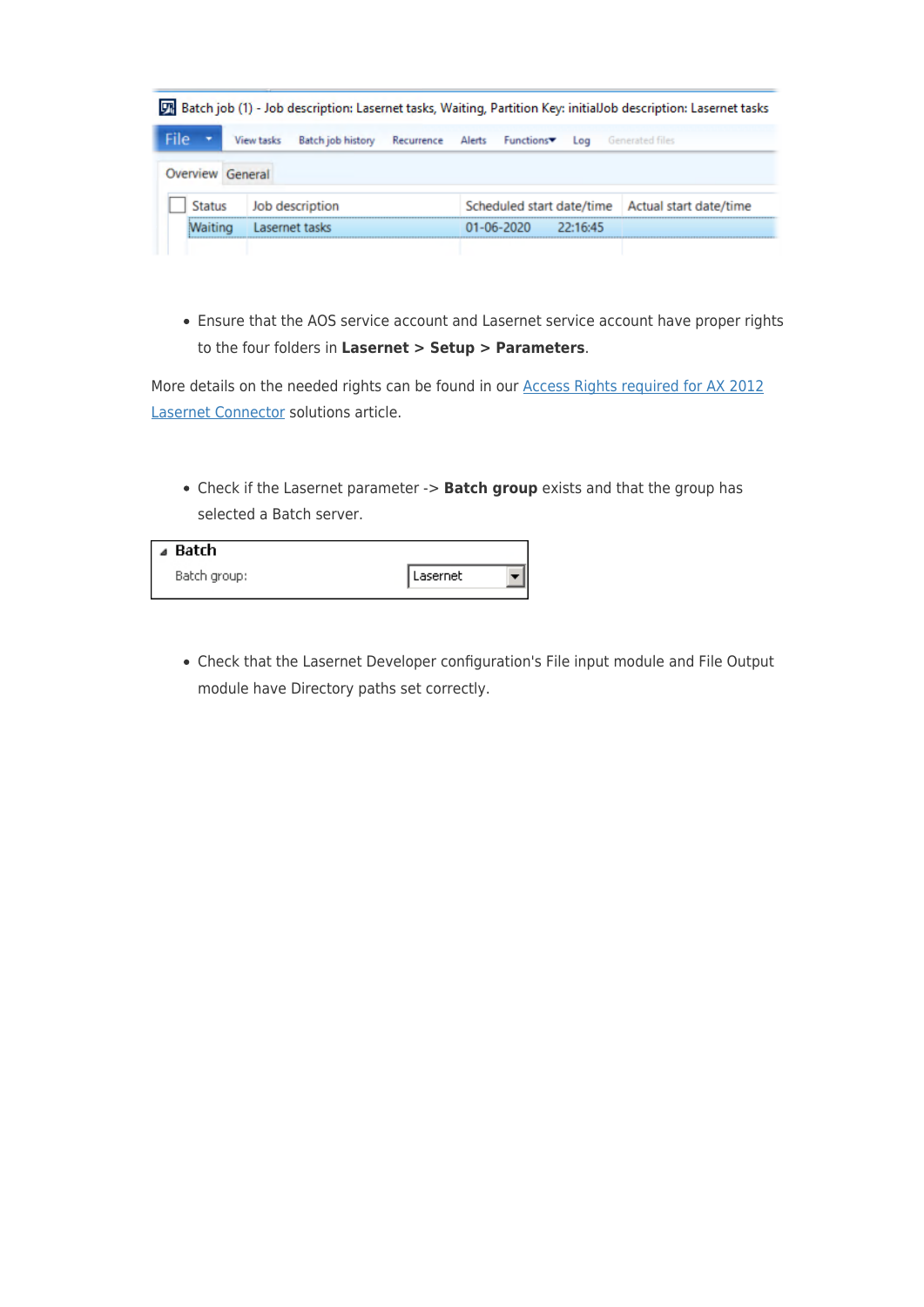| XML input Properties                                                                                                                                                      |                             | ×                  |
|---------------------------------------------------------------------------------------------------------------------------------------------------------------------------|-----------------------------|--------------------|
| 书<br>General Setup Scheduling Pause Destinations Post JobInfos Connections Exit Modifiers Job Events Job Tracking Security                                                |                             |                    |
| Directory path:                                                                                                                                                           |                             |                    |
| Scan mask:<br>*.xml<br>$\mathbf{r}$ and                                                                                                                                   | ● Mask ● Regular Expression |                    |
| Read files in specified directory and all subdirectories.<br>Recursive:                                                                                                   |                             |                    |
| Regular Expression Options                                                                                                                                                |                             |                    |
| Case-sensitive V Greedy Extended Dotall Multiline                                                                                                                         |                             |                    |
| V Use Polling                                                                                                                                                             |                             |                    |
| $\stackrel{\blacktriangle}{\scriptscriptstyle \dashv}$<br>Polling interval:   1 second(s)                                                                                 |                             |                    |
| V Multi-threaded                                                                                                                                                          |                             |                    |
| Scan File Details to JobInfos                                                                                                                                             |                             |                    |
| Sort                                                                                                                                                                      |                             |                    |
| $\bigcirc$ On when file was created $\bigcirc$ Alphabetically on filename $\circledcirc$ As Windows returns them                                                          |                             |                    |
| To ensure sorting order, polling must be used and multi threading must be disabled.                                                                                       |                             |                    |
| Post Processing Deletion: Defer deleting input file until it has completed processing.                                                                                    |                             |                    |
| Read associated .hdr file and extract JobInfos.<br>Read Headers:                                                                                                          |                             |                    |
|                                                                                                                                                                           |                             |                    |
|                                                                                                                                                                           |                             |                    |
|                                                                                                                                                                           |                             |                    |
|                                                                                                                                                                           |                             |                    |
| Schedule<br>Input Grab<br>Job Events<br>Post JobInfos Exit Modifiers Output Grab<br><b>Processing</b>                                                                     | Destinations<br>Pause       |                    |
|                                                                                                                                                                           | Ok                          | Cancel             |
|                                                                                                                                                                           |                             |                    |
| <b>FileOut Properties</b>                                                                                                                                                 |                             | $\mathsf{x}$       |
| #<br>#                                                                                                                                                                    |                             |                    |
| General Setup Scheduling Combining Pause Delivery Destinations Pre JobInfos Post JobInfos Connections Enter Modifiers Exit Modifiers Data Written Job Events Job Tracking |                             | Security           |
| Directory Path:<br>O Overwrite C Rename <sup>O</sup> Skip<br>File exist:                                                                                                  |                             | $\cdots$           |
| П<br>Fail Job:                                                                                                                                                            |                             |                    |
| Embed JobInfos into output file                                                                                                                                           |                             |                    |
| Write JobInfo tag as #JobInfo Name=Value#<br>Use Codepage: UTF-8<br>$\mathcal{A}$                                                                                         |                             |                    |
| Embed JobInfos:                                                                                                                                                           |                             |                    |
|                                                                                                                                                                           |                             |                    |
|                                                                                                                                                                           |                             |                    |
|                                                                                                                                                                           |                             |                    |
|                                                                                                                                                                           |                             |                    |
|                                                                                                                                                                           |                             |                    |
|                                                                                                                                                                           |                             |                    |
|                                                                                                                                                                           |                             |                    |
| Add   C: Edit   1 Move Up   Move Down   Remove                                                                                                                            |                             |                    |
| Input Grab<br>Pause<br>Schedule Combine Pre JobInfos Enter Modifiers Processing Data Written Post JobInfos Exit Modifiers Output Grab                                     |                             | Job Events Destina |

## Additional information

It is very important that the selected batch group in the Lasernet parameter exists and that the batch job runs fine, otherwise, Lasernet won't be able to archive anything. Lasernet print to screen will work just fine.